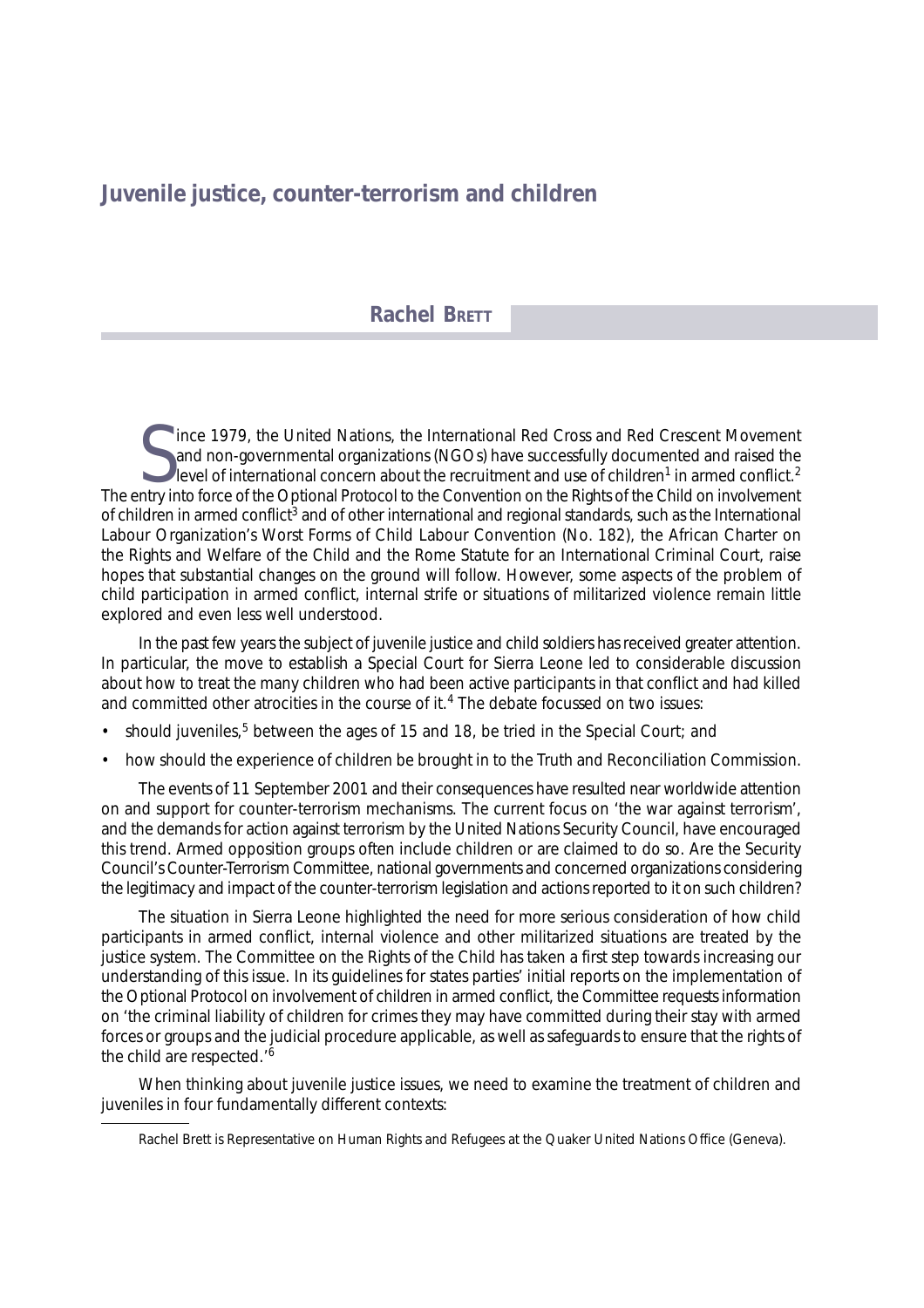- children legally recruited into government armed forces;
- child participants in armed internal or international armed conflicts;
- children who surrender, are demobilized or captured during an armed conflict; and
- children caught up in what is (or may be designated by those who oppose them) as 'terrorism'.

## CHILDREN IN GOVERNMENT ARMED FORCES

Despite efforts to prohibit *all* military recruitment of children, thousands of under-18s continue to be recruited legally into government armed forces. These recruits/young soldiers are subject to a

*Despite efforts to prohibit* **all** *military recruitment of children, thousands of under-18s continue to be recruited legally into government armed forces.*

military legal system, punishment and discipline whose compatibility with the international standards and norms on juvenile justice should be examined. This situation is relatively straightforward. The problem is in essence a conceptual one: the need to recognize that the age of these young soldiers remains a relevant consideration despite their membership in the armed forces. Issues include the nature of trial

procedures, the safeguards applicable because they are juveniles, the nature of punishment, including in some instances (in particular in wartime) the possible application of the death penalty. Stark examples of this have been the death sentences imposed by the Court of Military Order on 16- and 17-yearold soldiers in the government forces of the Democratic Republic of the Congo.7 Less clear is whether the military justice systems in other countries, such as the United Kingdom, which continues to recruit thousands of under-18s each year, provide adequate safeguards for the protection of juveniles. In 2000, the Committee on the Rights of the Child recommended that:

States parties review all provisions of criminal legislation, including on criminal procedure, dealing with children under 18 (including any special legislation applying to armed forces) so as to ensure that it reflects appropriately the provisions of the Convention on the Right of the Child (arts. 37 and 40) … [and] consider incorporating into all relevant domestic laws and regulations … the provisions of the United Nations Standard Minimum Rules for the Administration of Juvenile Justice ("The Beijing Rules", adopted by General Assembly resolution 40/33 of 29 November 1985), of the United Nations Guidelines for the Prevention of Juvenile Delinquency (the Riyadh Guidelines, adopted by General Assembly resolution 45/112 of 14 December 1990), of the United Nations Rules for the Protection of Juveniles Deprived of their Liberty (adopted by General Assembly resolution 45/113 of 14 December 1990), and of the Guidelines for Action on Children in the Criminal Justice System (the Vienna Guidelines, annexed to ECOSOC resolution 1997/30 of 21 July 1997).8

In some countries children are educated in military schools or academies, in which they are also under military jurisdiction. Some of the schools are from the age of 15 (as in Japan); others may be for even younger children, but this is a subject about which little is known. The compatibility of these regimes to the juvenile justice standards and norms should be reviewed.<sup>9</sup>

It is important to continue to bear in mind the situation of children and juveniles in government armed forces—both those recruited lawfully and those incorporated illegally under domestic or international law—when considering the situation of children and juveniles in internal or international armed conflicts and post-conflict situations.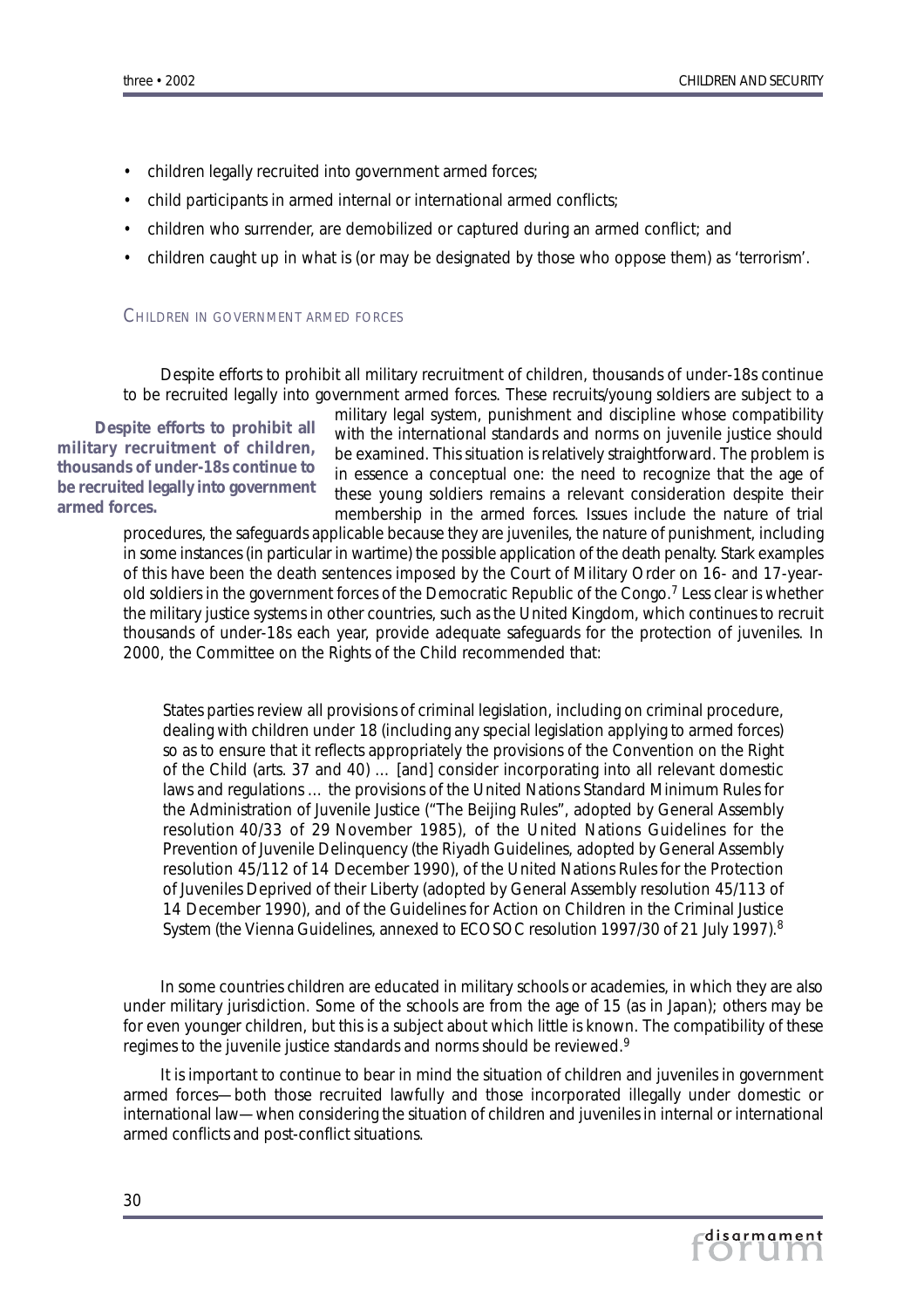#### CHILD PARTICIPANTS IN INTERNAL OR INTERNATIONAL CONFLICTS

The fundamental question here is whether child soldiers and child participants in an armed conflict should be tried for war crimes and other acts. This is the situation facing Sierra Leone. If they are to be tried, what form of trial and what form of punishment should be applied to them? If trials are not considered appropriate, for whatever reason, what accountability mechanisms or means should be used to enable children (and their families and communities) to come to terms with, and take responsibility for, what they have done?

It may be important to distinguish between the different ways in which children have participated, for example in government armed forces, in armed opposition groups, in paramilitaries, militias or other groups. These distinctions may not be relevant, but depending on the nature of the conflict and the way it ends, they could be important. The situation is likely to be very different in relation to an international armed conflict than an internal one. However, it remains essential to look at general rules or principles to be clear whether the same rules should apply or whether distinctions in the type of conflict are integral to the rules. For example, some of the debate around the question of juveniles and the Sierra Leone Special Court seemed to suggest that no soldier who was under 18 at the time of the commission of the offence should ever be tried. In a situation where national reconciliation after a civil war is seen as the primary objective, this might be a defensible position (although the issue of impunity should also be considered). However, if a British teenage soldier commits a war crime in another country as part of an international armed conflict, do the same rules apply as at the end of an internal armed conflict such as Sierra Leone?

In addition to the questions of principle, there are the practical problems of how functional the judicial system, and in particular the juvenile justice system, is in the post-conflict situation. Such a system may not have existed prior to the conflict and considerable investment may be required to build or rebuild a functioning, effective juvenile justice system compatible with the relevant international standards. The Sierra Leone situation helped to draw international attention to this problem. The United Nations Commission on Human Rights resolution 2002/47, on 'Human rights in the administration of justice, in particular juvenile justice', devotes a number of paragraphs to encouragement and support of rebuilding and strengthening the administration of justice (including juvenile justice), with special attention to post-conflict situations.

#### CHILDREN WHO SURRENDER, ARE DEMOBILIZED OR CAPTURED DURING AN ARMED CONFLICT OR UNSETTLED SITUATION

The treatment of children who surrender, are demobilized or captured during an armed conflict is an extremely delicate and problematic issue. The distinction as to whether the child is in government armed forces, in a government-aligned group or in an armed opposition group may be crucial in terms of the legal situation (as well as the *de facto* one). The idea of trying to demobilize soldiers during an armed conflict is unique to the issue of child soldiers as demobilization normally occurs once a conflict has ended. However, the international or domestic reaction to the use of children sometimes reaches

a point at which governments or armed groups feel obliged to respond. While recognizing the urgent imperative of removing children from fighting forces, the demobilization of child soldiers while a conflict is ongoing can have unintended consequences. Once demobilized, a former child soldier can easily be re-recruited or forced to participate in the continuing violence.

*While recognizing the urgent imperative of removing children from fighting forces, the demobilization of child soldiers while a conflict is ongoing can have unintended consequences.*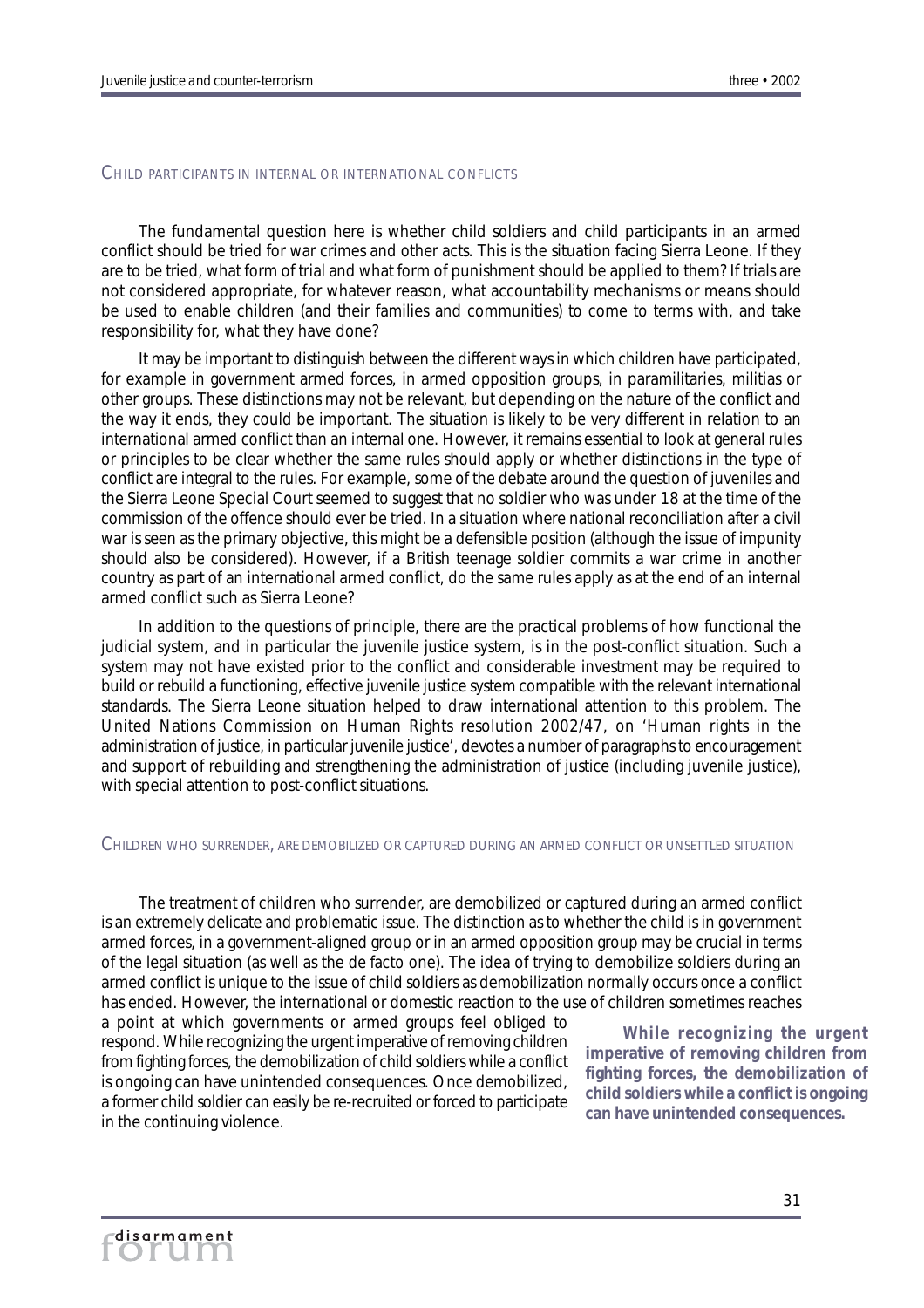In an international armed conflict, children in government armed forces who are captured or surrender are entitled to be treated as prisoners of war under the provisions of international humanitarian law, even if they are below the 15 year minimum lawful age for recruitment and participation in hostilities.

The problem is much more complex in non-international armed conflicts. In practice, too often children are simply killed by their captors—whether government or opposition forces. Summary executions are a problem in many regions and children as young as 8 have been amongst the victims.<sup>10</sup>

If not killed, children may be detained, tortured or ill treated, interrogated, held in military barracks, and/or incorporated into the fighting force that captured them.<sup>11</sup> The latter is a particular hazard for child, as opposed to adult, soldiers. This reflects the vulnerability of children to exploitation in this fashion through: threats, pressure, persuasion or role-modelling; their normalization into violence and their self-identity as soldiers; and in many instances their participation in the conflict as a survival strategy rather than for ideological or other reasons.<sup>12</sup>

The issue of juvenile justice as such (that is, in law) only arises when the children are in the hands of the government. Unfortunately, the abuses listed above are not exclusive to non-governmental armed groups. In Colombia, specific concerns have been raised about the fact that 'comprehensive care for children who have previously taken part in hostilities is still unavailable. Minors who surrender and those who are captured are treated differently: while those who surrender may benefit under State welfare programmes, those who are captured face criminal penalties.<sup>'13</sup>

Furthermore, detentions by the military are not exclusive to national forces. In addition to the abuses alleged to have been perpetrated by ECOMOG forces in Sierra Leone, KFOR 'military holds' (i.e. arrests and detentions) in Kosovo have included juveniles perceived as a 'threat to KFOR', with no guaranteed right of access to defence counsel.<sup>14</sup> When KFOR began its operation, neither the civilian police system nor the courts functioned. The result was that arrested suspects were detained and held, and then 'released when the security forces felt inclined to do so'.<sup>15</sup> In fact, their mandate was unclear as to whether they had the power to detain or to try persons accused of crimes.

*If international forces* **are** *to have the power to detain, it should be clearly spelled out on what basis, for how long, and so on, and should be subject to safeguards.*

If international forces *are* to have the power to detain, it should be clearly spelled out on what basis, for how long, and so on, and should be subject to safeguards. The normal safeguard is some form of judicial involvement. If this is not available within the country, then it needs to be imported with the international force itself. Specific questions in relation to juveniles also need to be considered: in

particular, the age of criminal responsibility to be applied (since there is no universal standard age) and the additional safeguards and processes to be used. When available, the domestic law would be an obvious source for these, if it is acceptable to the parties on the ground and is compatible with international standards.

#### CHILDREN AND TERRORISM

Until recently, the international debate on terrorism had tended to focus on distinguishing between 'freedom fighters', 'legitimate resistors' and 'terrorists'. However, the reactions of states and of the United Nations Security Council to the events of 11 September 2001 have given a new urgency to this issue. In addition to the political and semantic debate, there has been much legal and human rights concern expressed about the use of force, unlawful killings, military tribunals, indefinite detention without trial, restrictions on those seeking asylum, discrimination against those of Arab, Asian or Islamic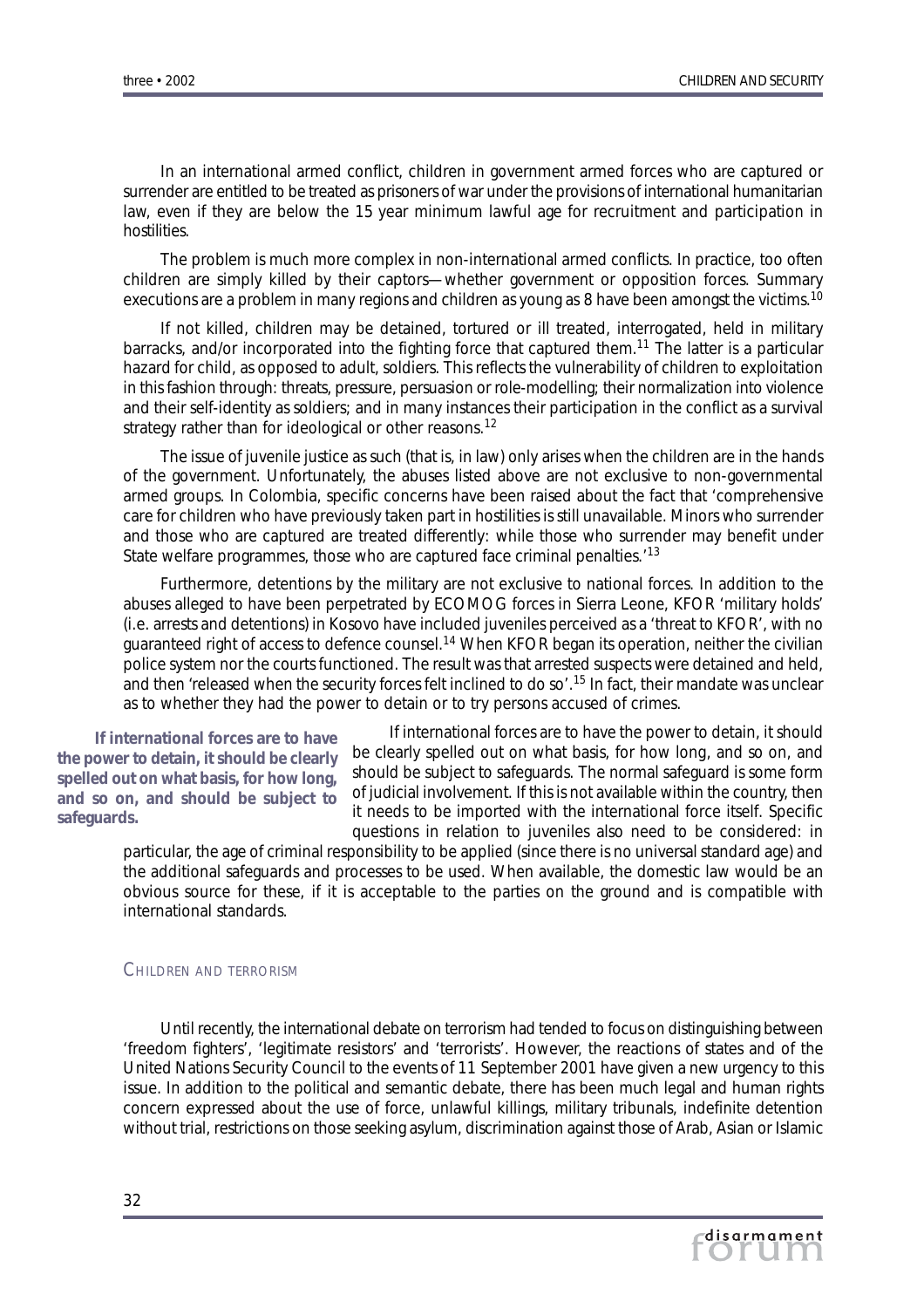*enact counter-terrorism legislation, little if any consideration has been given to the fact that some of the suspected or alleged 'terrorists' could be children or juveniles under*

*the age of 18.*

appearance and so on. While these concerns are not arising for the first time, the 'war on terrorism' has both exacerbated and given apparent legitimacy to these trends. *In the midst of the rush to*

In the midst of the rush to enact counter-terrorism legislation, little if any consideration has been given to the fact that some of the suspected or alleged 'terrorists' could be children or juveniles under the age of 18. Where some children participate, other children from the same region, ethnic group, or with other similar defining characteristics also tend to come under suspicion.

The child soldier research done for the United Nations Study on the Impact of Armed Conflict on Children (The Machel Report) of 1996 noted: 'It so happens that in many instances under-age suspects never do reach [the] courts and are often nothing more than the usual daily news headlines on [government] television: "Troops have killed so many terrorists today".'16

Around the world, children are fighting in many of the armed groups engaged in internal armed conflicts or internal strife.<sup>17</sup> Some governments have long dubbed such opponents as 'terrorists' sometimes with justification, sometimes not. Governments are notoriously reluctant to accept that they are involved in an internal armed conflict, preferring to declare a state of emergency or to claim that they are engaged in police action against terrorism. The current climate has encouraged governments in this tendency.

The increasing recognition of the involvement of children in armed groups has not yet leapt the conceptual boundary that if governments—with or without international support—designate these groups as 'terrorist', inevitably some children will also become 'terrorist' suspects.

Actions that raise concern or condemnation about the way terrorist suspects are treated in general need to be considered in relation to the particular impact they may have on child suspects. For example, arresting suspects late at night, detaining them for months and at a distance from their families or in circumstances in which family visits are very difficult, interrogation in order to secure confessions, ill-treatment and even torture, and trials under military justice systems have more or different impacts on children because of their age, dependence on family, greater vulnerability to intimidation by adults, the different concept of time, etc.

Children detained as terrorist suspects confront several additional dangers. In many countries, there are no military courts or judges designated especially for children, no officers trained specifically for their interrogation, no probation officers and no social workers to accompany them. When there is not a separate facility for juveniles, they are imprisoned with adults and are vulnerable to assault by other inmates as well as guards. These problems have been highlighted in relation to Palestinian children who are charged with throwing stones at Israeli soldiers. Such children face a maximum penalty of six months' imprisonment for a child between 12 and 14, and twelve months' imprisonment for a child between 14 and 16.<sup>18</sup>

A well-documented earlier case is that of Peru. The Report of the United Nations Working Group on Arbitrary Detention on its mission to Peru<sup>19</sup> details the progressive steps taken by the then-government in the judicial field in its efforts to combat the activities of the Shining Path and MRTA. These included lowering the age of criminal responsibility, allowing military courts to try civilians, extending the scope of legislation so that even those *forced* to join or provide assistance to the 'terrorists' could be convicted under the anti-terrorism laws, weakening the presumption of innocence and the rules on evidence, and extending the scope of the crime of treason (for which the death penalty could be applied). The Working Group took note of the fact that juveniles were falling within the anti-terrorism laws and that some of the 'innocent prisoners'—convicted under laws that had subsequently been repealed and yet were still in prison—were juveniles.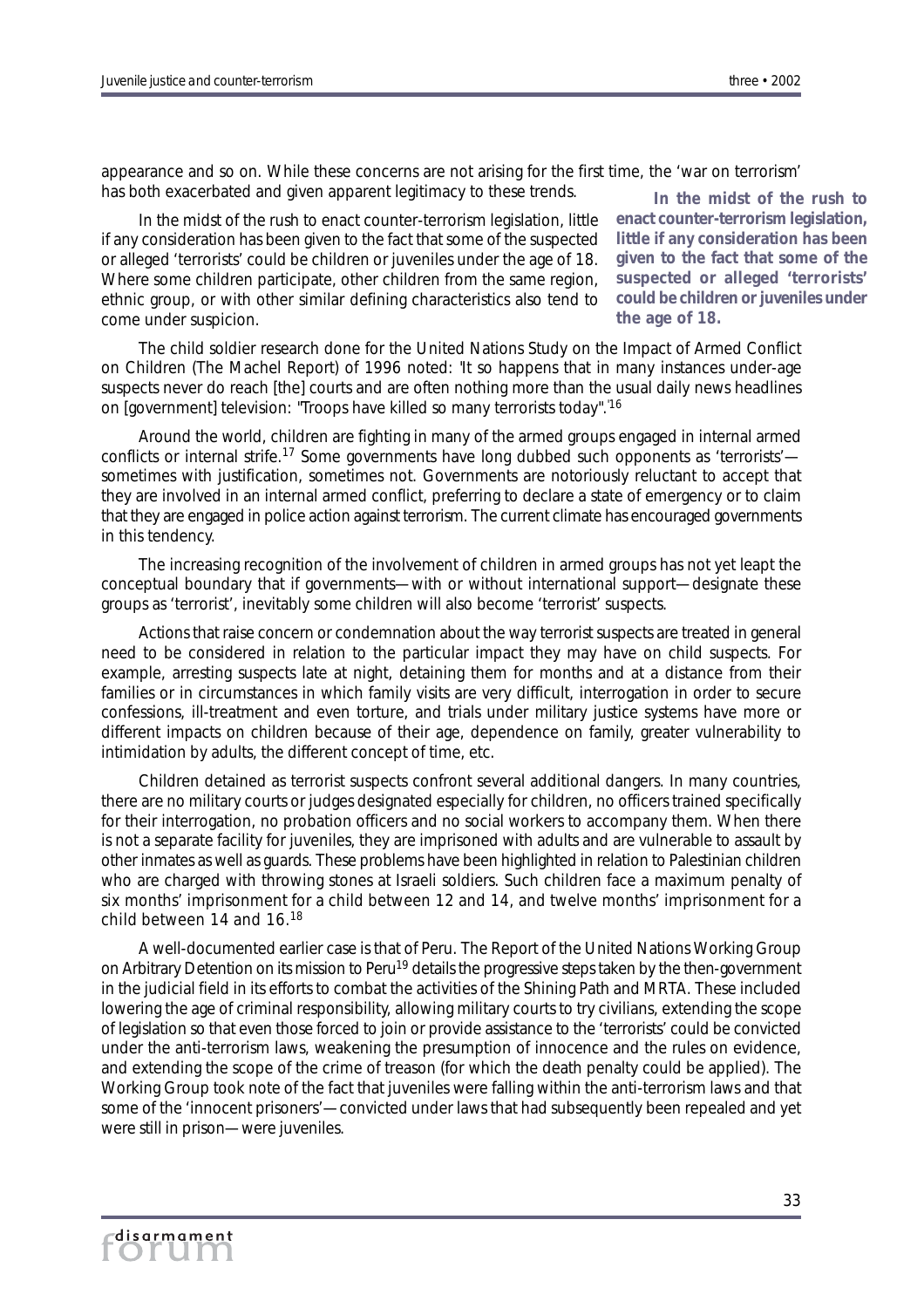More recently, the United Nations Special Rapporteur on Extrajudical, Summary or Arbitrary Executions found some cases in Turkey of high school students (aged 14, 15, and two 17-year olds) reportedly abducted and killed by JITEM, the intelligence and anti-terror unit of the gendarmerie, or shot by the police in the course of unarmed demonstrations, while distributing a political newsletter, or during incommunicado detention in a police station.<sup>20</sup>

In March 2002, the Coalition to Stop the Use of Child Soldiers reported that: 'The application of justice and security measures to child soldiers and other children in conflict zones has emerged as a critical protection issue. The Coalition's recent workshop in India highlighted the ways children are subjected to national security or "anti-terrorist" legislation and emergency measures, resulting in "disappearances", arbitrary detention, torture and even summary killings.'<sup>21</sup>

## *Conclusion*

The issues examined in this article raise two fundamental concerns: that the agreed international standards on how children and juveniles should be treated are too little known and even less implemented; and that where 'exceptional legal regimes'—whether called anti- or counter-terrorist, state or national security or emergency laws—are introduced, the question of whether these should be applicable to children and, if so, how they relate to the international standards, is given little or no attention.

The identification of the complex set of issues relating to juvenile justice, child soldiers and counterterrorism received a boost at the 2002 United Nations Commission on Human Rights. In addition to the specific references given above,<sup>22</sup> the Report of the High Commissioner for Human Rights pointed out that:

Persons under 18 years of age enjoy the full range of rights provided in the Convention on the Rights of the Child. This Convention, which has been ratified by almost every state in the world, does not allow for derogation from rights. As article 38 clearly states, the Convention is applicable in emergency situations. All the rights of the child embodied in the Convention must be protected even in times of emergency. Particularly significant is the recognition that every child has the inherent right to life. This includes the prohibition against imposing death sentences for crimes committed by persons below 18 years of age, which should not be disregarded at any time. The United Nations Standard Minimum Rules for the Administration of Juvenile Justice (The Beijing Rules) are also relevant.23

The Commission resolution 2002/47 on 'Administration of Justice, in particular juvenile justice'.<sup>24</sup> which was adopted without a vote, contained a number of clear and specific provisions<sup>25</sup> relevant to this area, including reiterating that the Secretary-General's in-depth study on the issue of violence against children should consider children who are affected by national security, state security, counterterrorism and similar laws; and that states should review their national legislation to ensure that any such laws under which children or juveniles could be tried are compatible with the provisions of international law. The resolution also emphasized the necessity of ensuring the effective implementation of relevant international standards relating to juvenile justice; and urged states to ensure that neither capital punishment nor life imprisonment without the possibility of release are imposed for offences committed by persons below 18 years of age.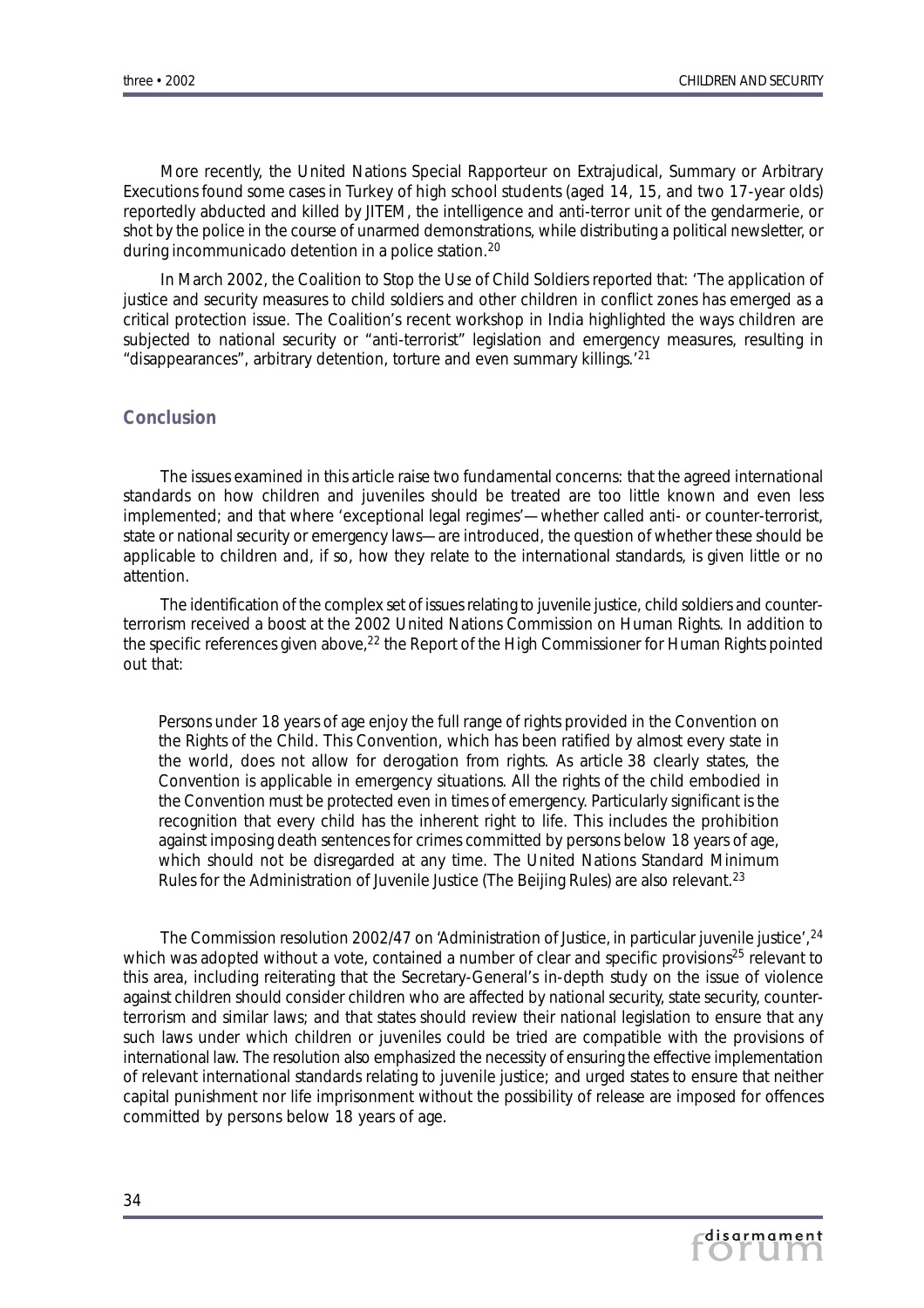In relation to international forces, the solution proposed by Françoise Hampson, <sup>26</sup> United Nations Sub-Commission on the Promotion and Protection of Human Rights expert, is the development of 'packages' or model provisions that could be inserted into United Nations mandates as and when needed. One package could include authority to detain, powers of search and seizure, grounds for detention, minimum age of criminal responsibility, and so on. For example, no 'administration of justice package' would be needed in situations with a functioning court system. In others, the package could include a 'mechanism that is overseen by some form of judicial officer, so that the detention can be authorized or confirmed'. She points out that in Somalia, the Australians used local people applying the Somali Penal Code and Code of Criminal Procedure, but that another approach would be needed if the local law was not acceptable (for example because it is discriminatory and/or incompatible with international standards).

Military trials have been the subject of a study by another expert of the United Nations Sub-Commission, Louis Joinet.<sup>27</sup> He concludes that civilians should not be tried by a military tribunal, and recommends that military tribunals not have the competence to judge anyone under the age of 18.

The attention given to these issues at the Commission on Human Rights and its Sub-Commission is welcome. Even better would be the universal implementation of the provisions of these recommendations and the international standards relating to the rights of the child and juvenile justice on which they are based. The first step, however, needs to be recognition that the concept underpinning why under-18s need special protection when they come into conflict with the law does not

*The first step needs to be recognition that the concept underpinning why under-18s need special protection when they come into conflict with the law does not become invalid merely because they are members of the armed forces or because additional or exceptional legal powers apply.*

become invalid merely because they are members of the armed forces or because additional or exceptional legal powers apply. The reasons why children and juveniles are recognized as needing and deserving different treatment remain applicable—so should the requisite standards, even if this challenges long-held assumptions.

### **Notes**

- 1. The term 'children' is used to cover all persons under the age of 18, in line with the Convention on the Rights of the Child and ILO Convention 182.
- 2. See, for example, the *United Nations Study on the Impact of Armed Conflict on Children* (The Machel Study), and its five-year review, the reports of the Special Representative of the United Nations Secretary-General on Children and Armed Conflict, studies by UNICEF, the Coalition to Stop the Use of Child Soldiers, Amnesty International, Human Rights Watch, various Save the Children organizations, as well as G. Goodwin-Gill and I. Cohn, 1994, *Child Soldiers,* Oxford, Oxford University Press; R. Brett and M. McCallin, 1996, *Children: The Invisible Soldiers*, Stockholm, Radda Barnen (2nd ed. 1998).
- 3. 12 February 2002.
- 4. See, for example, Amnesty International, 2000, *Child Soldiers—Criminals or Victims?,* December; AI-index IOR 50/ 002/2000, <http://web.amnesty.org/802568F7005C4453/0/988CA1EDF887FF40802569CA00421760?Open>.
- 5. Criminal justice systems tend to make a distinction between the older 'juveniles' and younger 'children'. In the interests of clarity and consistency, this distinction is maintained in this article.
- 6. Committee on the Rights of the Child, *Guidelines regarding initial reports to be submitted by States Parties under Article 8(1) of the Optional Protocol to the Convention on the Rights of the Child on the involvement of children in armed conflict,* CRC/OP/AC/1 of 14 November 2001, article 6, para. 3(f).
- 7. See, for example, the Commission on Human Rights, *Extrajudicial, summary or arbitrary executions: Report of the Special Rapporteur, Ms. Asma Jahangir, submitted pursuant to Commission on Human Rights resolution 2001/45,* E/ CN.4/2002/74 of 9 January 2002, para. 108.
- 8. Committee on the Rights of the Child, *Report on the twenty-fifth session*, CRC/C/100 of 14 November 2000, p. 131.